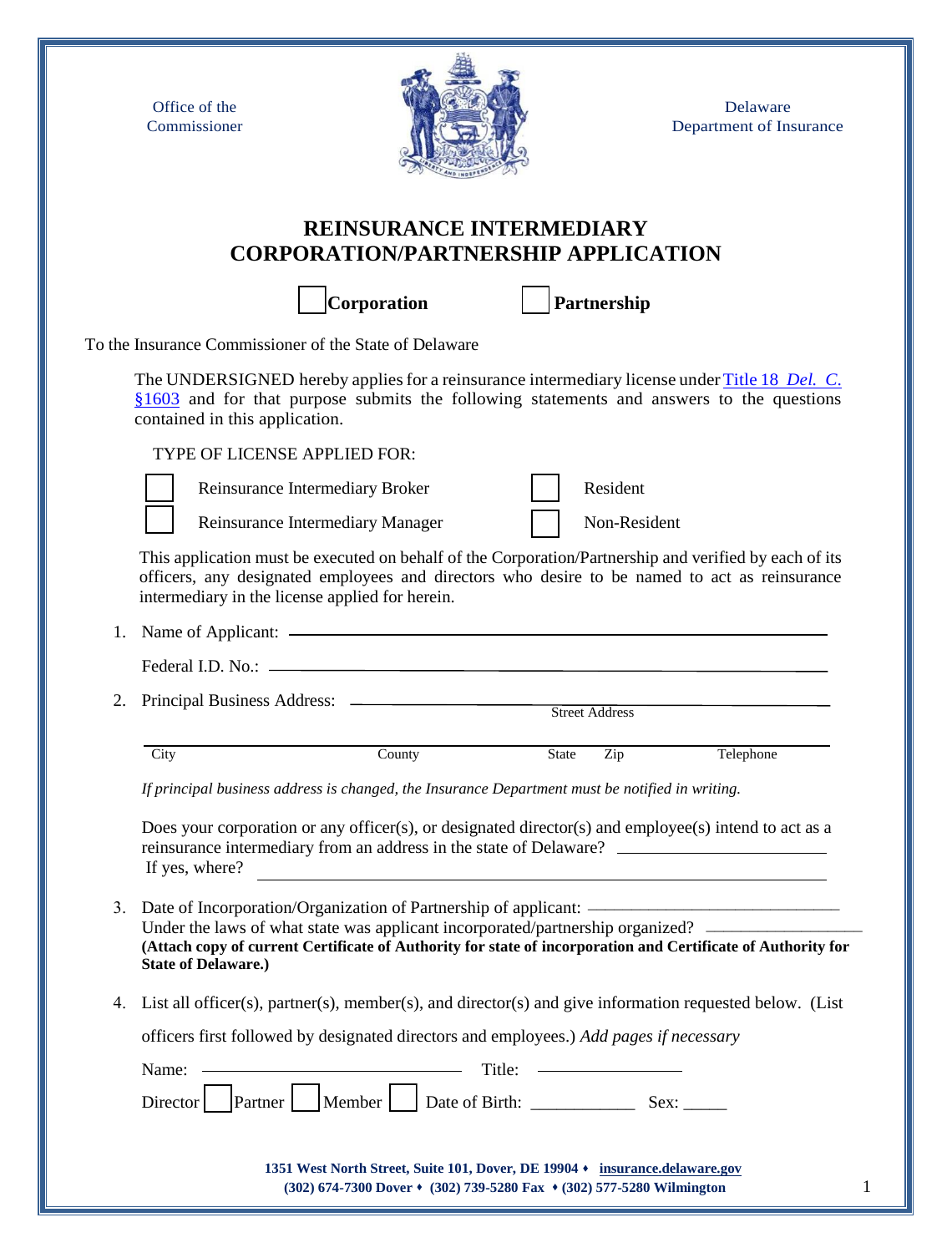|                                                                                  | Will act as Intermediary: ______ Y/N Social Security No: _______________________                                                                                                                                                     |                                                                                                      |  |  |
|----------------------------------------------------------------------------------|--------------------------------------------------------------------------------------------------------------------------------------------------------------------------------------------------------------------------------------|------------------------------------------------------------------------------------------------------|--|--|
|                                                                                  | Residence Address:                                                                                                                                                                                                                   |                                                                                                      |  |  |
|                                                                                  |                                                                                                                                                                                                                                      |                                                                                                      |  |  |
|                                                                                  |                                                                                                                                                                                                                                      |                                                                                                      |  |  |
|                                                                                  |                                                                                                                                                                                                                                      | Will act as Intermediary: _______ Y/N Social Security No: _______________________                    |  |  |
|                                                                                  |                                                                                                                                                                                                                                      | Residence Address:                                                                                   |  |  |
|                                                                                  |                                                                                                                                                                                                                                      |                                                                                                      |  |  |
|                                                                                  |                                                                                                                                                                                                                                      |                                                                                                      |  |  |
| Will act as Intermediary: _____ Y/N Social Security No: ________________________ |                                                                                                                                                                                                                                      |                                                                                                      |  |  |
|                                                                                  |                                                                                                                                                                                                                                      |                                                                                                      |  |  |
|                                                                                  | Residence Address:                                                                                                                                                                                                                   | (Complete if Corporation and N/A if Partnership) Give full name and address of each stockholder of   |  |  |
|                                                                                  | which each of the 10 largest stockholders is engaged. Add pages if necessary                                                                                                                                                         | record of applicant-corporation and percentage of shares owned by each. Give the line of business in |  |  |
|                                                                                  |                                                                                                                                                                                                                                      | Percentage of Shares                                                                                 |  |  |
|                                                                                  |                                                                                                                                                                                                                                      |                                                                                                      |  |  |
|                                                                                  | Business: <u>International Community of the set of the set of the set of the set of the set of the set of the set of the set of the set of the set of the set of the set of the set of the set of the set of the set of the set </u> |                                                                                                      |  |  |
|                                                                                  |                                                                                                                                                                                                                                      | Percentage of Shares                                                                                 |  |  |
| Name:                                                                            |                                                                                                                                                                                                                                      |                                                                                                      |  |  |
|                                                                                  |                                                                                                                                                                                                                                      | <u> 1999 - Johann Stoff, amerikansk politiker (d. 1989)</u>                                          |  |  |
|                                                                                  |                                                                                                                                                                                                                                      | Percentage of Shares                                                                                 |  |  |
| Business:                                                                        | Name:                                                                                                                                                                                                                                |                                                                                                      |  |  |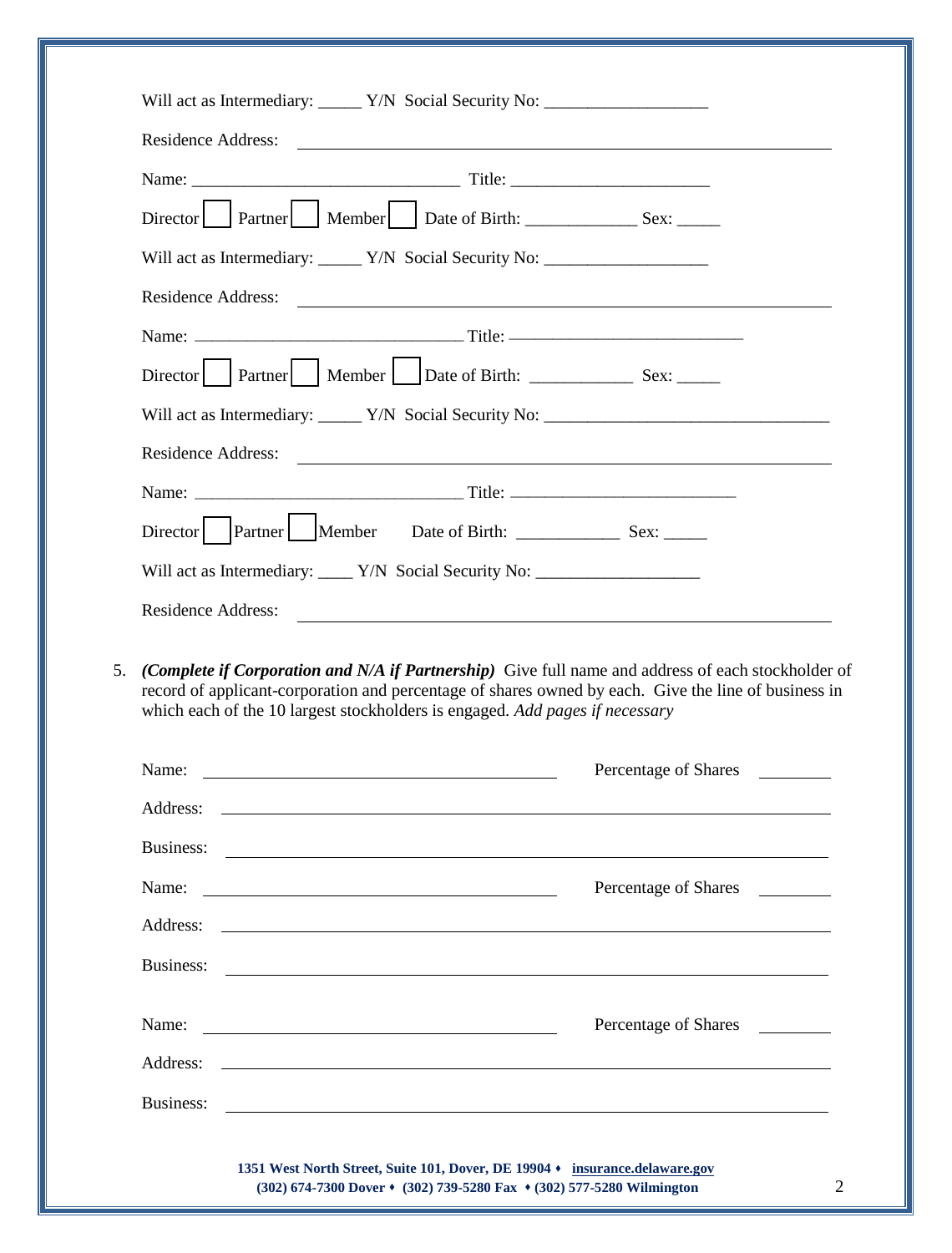| Name:          | Percentage of Shares<br><u> 1980 - Johann Barn, mars ann an t-Amhain Aonaich an t-Aonaich an t-Aonaich ann an t-Aonaich ann an t-Aonaich</u>                                                                                 |                                                                                                           |
|----------------|------------------------------------------------------------------------------------------------------------------------------------------------------------------------------------------------------------------------------|-----------------------------------------------------------------------------------------------------------|
| Address:       | <u> 1990 - Johann Stoff, amerikansk politiker (d. 1980)</u>                                                                                                                                                                  |                                                                                                           |
|                | Name of Owner of Record:<br><u> 1980 - Johann Stoff, deutscher Stoffen und der Stoffen und der Stoffen und der Stoffen und der Stoffen und der</u>                                                                           |                                                                                                           |
|                | List any person, firm, association or corporation who directly or indirectly has the power to direct or<br>cause to be directed, the management, control or activities of the applicant.<br>If none, check here. $\parallel$ |                                                                                                           |
| Name:          | and the control of the control of the control of the control of the control of the control of the control of the                                                                                                             |                                                                                                           |
| Address:       |                                                                                                                                                                                                                              |                                                                                                           |
| Name:          | <u> 2008 - Andrea Andrewski, politik američki politik († 18. února 1908)</u>                                                                                                                                                 |                                                                                                           |
| Address:       | <u> 1990 - Johann Stoff, amerikansk politiker (d. 1980)</u>                                                                                                                                                                  |                                                                                                           |
| Name:          | <u> 1989 - Johann Barn, mars et al. (b. 1989)</u>                                                                                                                                                                            |                                                                                                           |
| Address:       | <u> 1980 - Johann Stoff, deutscher Stoff, der Stoff, der Stoff, der Stoff, der Stoff, der Stoff, der Stoff, der S</u>                                                                                                        |                                                                                                           |
|                | intermediary.                                                                                                                                                                                                                |                                                                                                           |
|                | Has applicant, or any of its officers, directors, designated employees, or controlling person, or any                                                                                                                        | applicant's charter or certificate of incorporation which confers upon it the right to act as reinsurance |
|                | partnership or corporation with which they are, or were formerly associated during their connection                                                                                                                          |                                                                                                           |
| a.             | therewith, ever:<br>Been discharged by or had a contract of agency terminated by insurer or employer?                                                                                                                        |                                                                                                           |
| b.             | Been charged in any capacity whatsoever with irregularities in money or any other<br>transactions?                                                                                                                           |                                                                                                           |
| $\mathbf{c}$ . | Compromised his/her, or its liabilities with creditors; been insolvent or adjudged a<br>bankrupt?                                                                                                                            |                                                                                                           |
| d.             | Been refused a license or had an existing one suspended or revoked by the Insurance<br>Department, or by any state or governmental agency or authority?                                                                      |                                                                                                           |
| e.             | Been fined by any state or governmental agency or authority?                                                                                                                                                                 |                                                                                                           |
| f.             | Excluding minor traffic violations, been convicted of any crime which has not been<br>annulled by a court?                                                                                                                   |                                                                                                           |